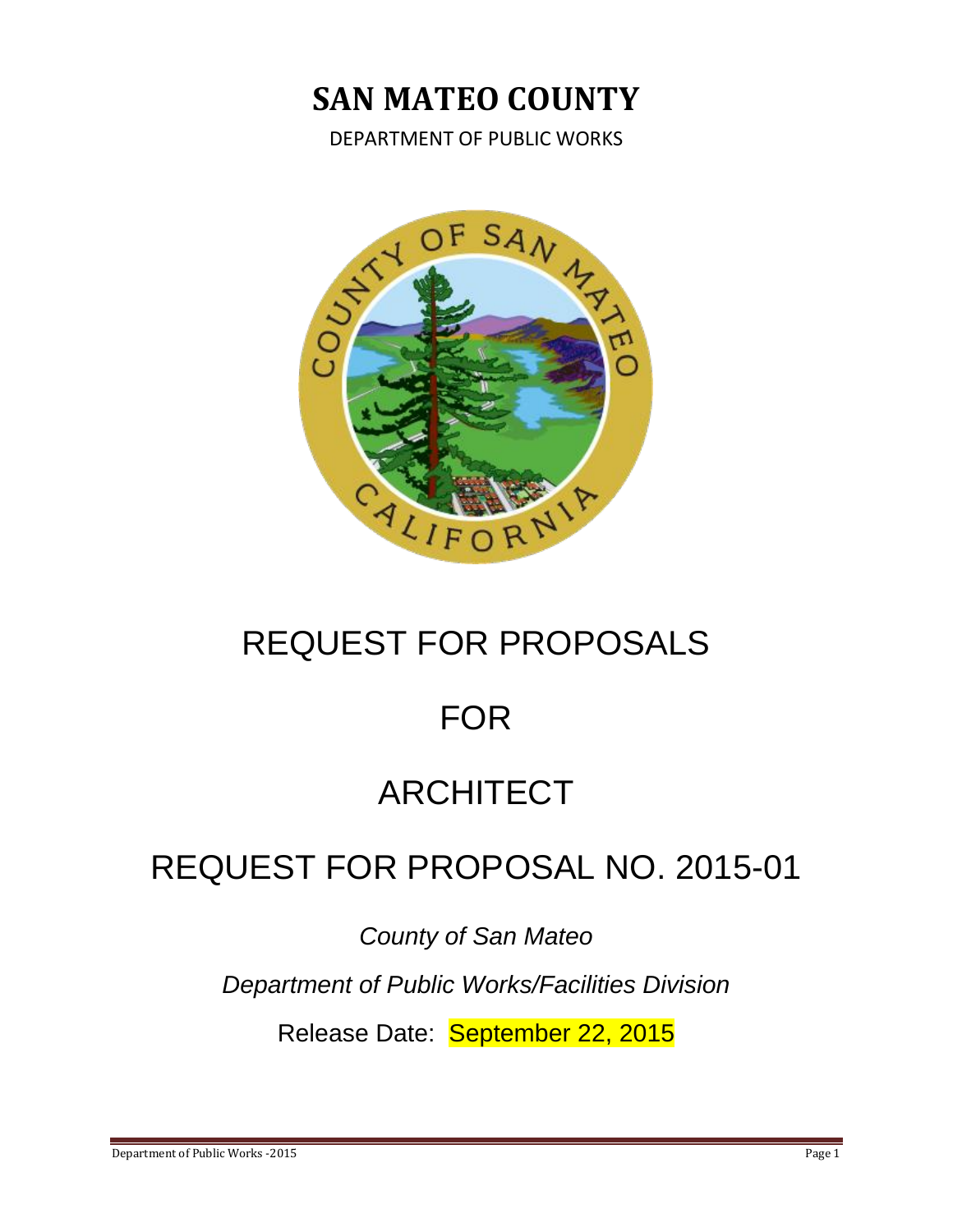## **Responses Must be Received by 4:00 p.m.**

**on October 16, 2015**

## **REQUEST FOR PROPOSALS FOR ARCHITECT**

Proposals must be submitted to:

DEPARTMENT of Public works **Attn: Douglas R. Koenig** 555 County Center Redwood City, CA 94063

> **By 4:00 P.M. Pacific on October 16, 2015**

## PROPOSALS WILL NOT BE ACCEPTED AFTER THIS DATE AND TIME

## *Note regarding the Public Records Act:*

Government Code Sections 6550 *et seq.*, the California Public Record Act, defines a public record as any writing containing information relating to the conduct of the public business. The Public Record Act provides that public records shall be disclosed upon written request and that any citizen has a right to inspect any public record unless the document is exempted from disclosure.

Be advised that any contract that eventually arises from this Request For Proposals is a public record in its entirety. Also, all information submitted in response to this Request For Proposals is itself a public record **without exception**. Submission of any materials in response to this Request For Proposals constitutes a waiver by the submitting party of any claim that the information is protected from disclosure. By submitting materials, (1) you are consenting to release of such materials by the County if requested under the Public Records Act without further notice to you and (2) you agree to indemnify and hold harmless the County for release of such information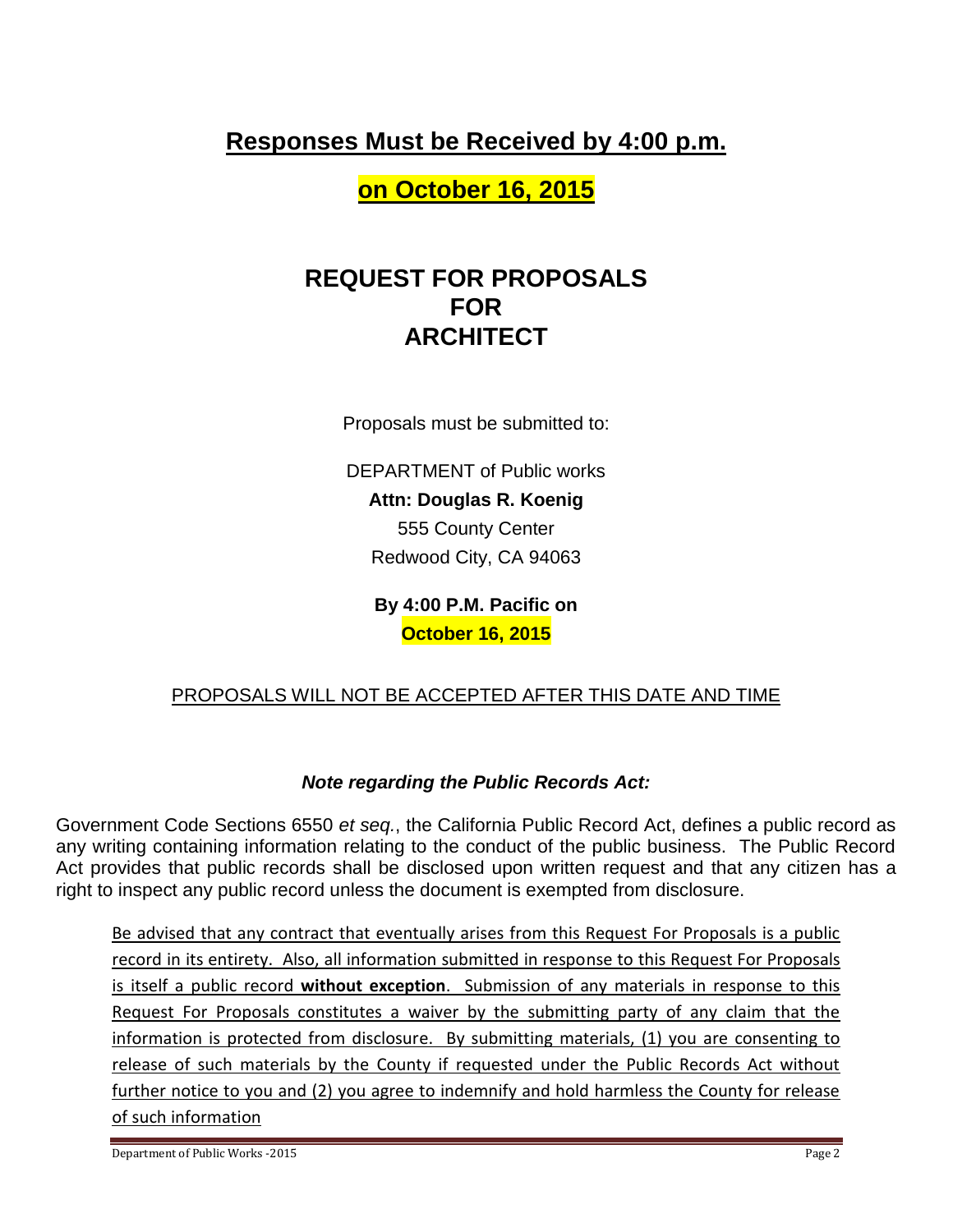## **TABLE OF CONTENTS**

|             |                                                                    | <b>SECTION IV - RFP PROCEDURE</b>                                                                       |   |  |  |  |
|-------------|--------------------------------------------------------------------|---------------------------------------------------------------------------------------------------------|---|--|--|--|
| Α.          |                                                                    |                                                                                                         |   |  |  |  |
| В.          |                                                                    |                                                                                                         | 3 |  |  |  |
| C.          |                                                                    | 3                                                                                                       |   |  |  |  |
| D.          |                                                                    | 3                                                                                                       |   |  |  |  |
| Е.          |                                                                    | 3                                                                                                       |   |  |  |  |
| F.          |                                                                    | 3                                                                                                       |   |  |  |  |
| G.          |                                                                    | 3                                                                                                       |   |  |  |  |
|             |                                                                    | SECTION V - PROPOSAL SUBMISSION REQUIREMENTS                                                            |   |  |  |  |
| Α.          |                                                                    |                                                                                                         | 3 |  |  |  |
| В.          |                                                                    |                                                                                                         |   |  |  |  |
| C.          | 3<br>Specified Content and Detailed Sequence of Information in RFP |                                                                                                         |   |  |  |  |
| D.          |                                                                    | 3                                                                                                       |   |  |  |  |
|             |                                                                    | <b>SECTION VI - ENCLOSURES</b>                                                                          |   |  |  |  |
| Enclosure 1 |                                                                    | Standard County Agreement with Independent Contractor                                                   |   |  |  |  |
| Enclosure 2 |                                                                    | Attachment I: Assurance of Compliance with Section 504 of the<br>Rehabilitation Act of 1973, as Amended |   |  |  |  |
| Enclosure 3 |                                                                    | Equal Benefits Program – Frequently Asked Questions                                                     |   |  |  |  |
| Enclosure 4 |                                                                    | Fingerprinting Form – Required for certain facilities                                                   |   |  |  |  |
| Enclosure 5 |                                                                    | Chapters 2.84 and 2.85 of the Ordinance Code of San Mateo County                                        |   |  |  |  |
| Enclosure 6 |                                                                    | Attachment IP - Intellectual Property Rights                                                            |   |  |  |  |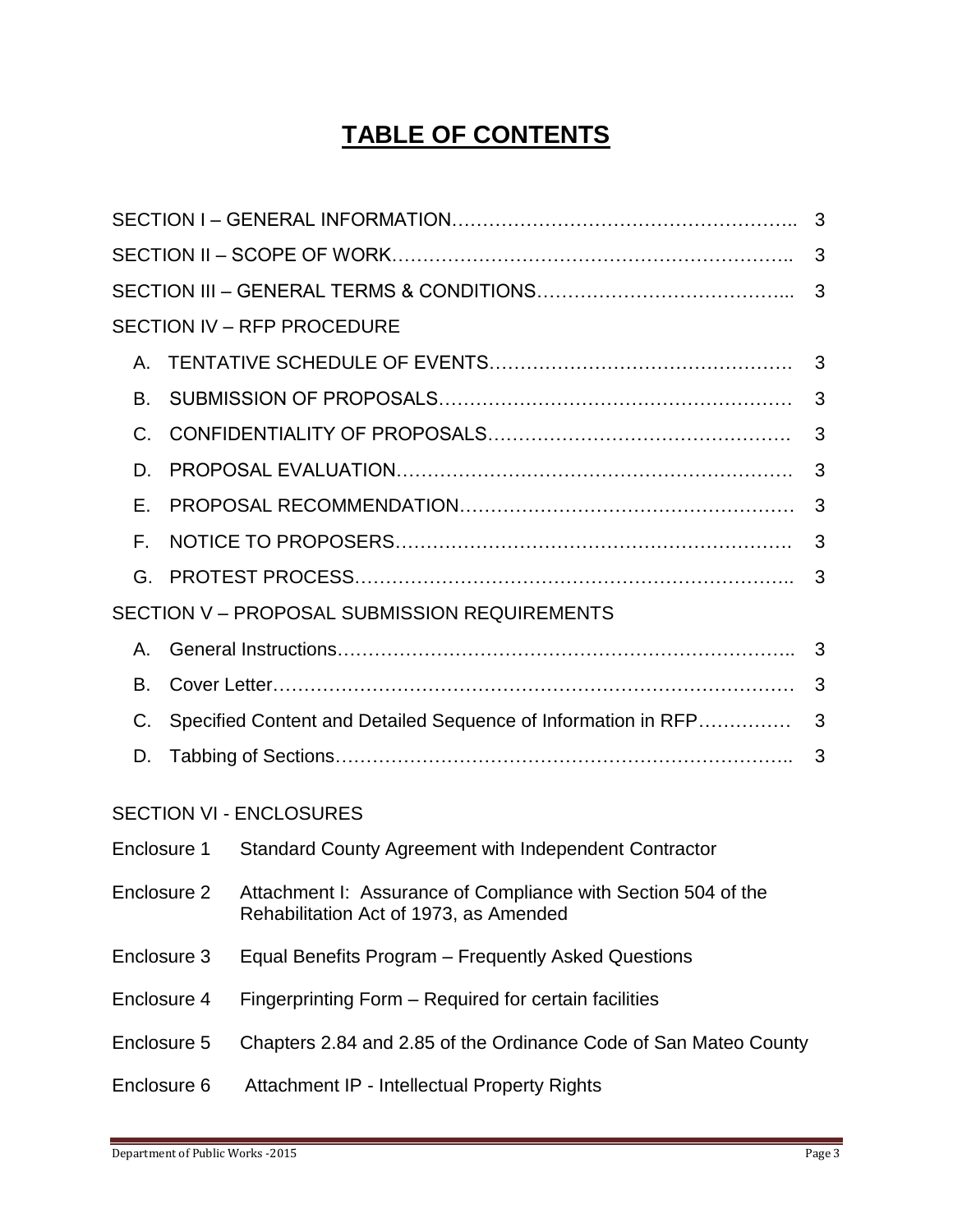## **A. STATEMENT OF INTENT**

As outlined in more detail in Section II – Scope of Work, below, this Request for Proposals (RFP) seeks proposals from qualified firms (Consultants) to provide Architectural service. The target commencement date and term for the proposed services is November 2015 through October 2018, subject to negotiation of a final agreement.

## **B. BACKGROUND**

The Department of Public Works ("DPW" or the "Department") plans, designs, constructs, operates, manages and maintains all County-owned facilities to ensure they are safe and accessible to residents and clients of County agencies, the general public, and County employees. DPW has a budget of approximately \$200 million and is staffed with over 300 employees in five divisions: Administrative Services and Airports, Engineering and Resource Protection, Facility Services, Road Services and Parks, supporting the 46 special districts governed by the Board of Supervisors and administered by the Department

## **C. THE REQUEST FOR PROPOSAL PROCESS**

This RFP seeks the submission of proposals to provide services from any and all interested and qualified proposers. The Department, which is a part of the government of the County of San Mateo, seeks by way of this RFP to obtain the listed services in a manner that maximizes the quality of services while also maximizing value to the County and, by extension, the citizens of the County. Proposers must be able to show that they are capable of performing the services requested. Such evidence includes, but is not limited to, the respondent's demonstrated competency and experience in delivering services of a similar scope and type and local availability of the proposer's personnel and equipment resources.

### **SECTION II – SCOPE OF WORK**

### **A. DESCRIPTION**

The County of San Mateo Department of Public Works (DPW) is seeking professional Architectural services for mid-size projects with a focus on renovations and modifications to existing facilities, including but not limited to: office buildings, court facilities, health care centers, acute-care hospitals, detention centers, maintenance buildings, and site work. In addition, the county is seeking Architectural services specializing in the preservation and rehabilitation of California's historic structures and fully versed in the Secretary of the Interior's Standards as well as, the State of California's Historical Building Code and their implications on individual projects. Proposals will be considered only from Consultants who can demonstrate the following minimum qualifications:

1. Consulting firm is licensed to practice architecture in the State of California, and is able to effectively provide the required professional services.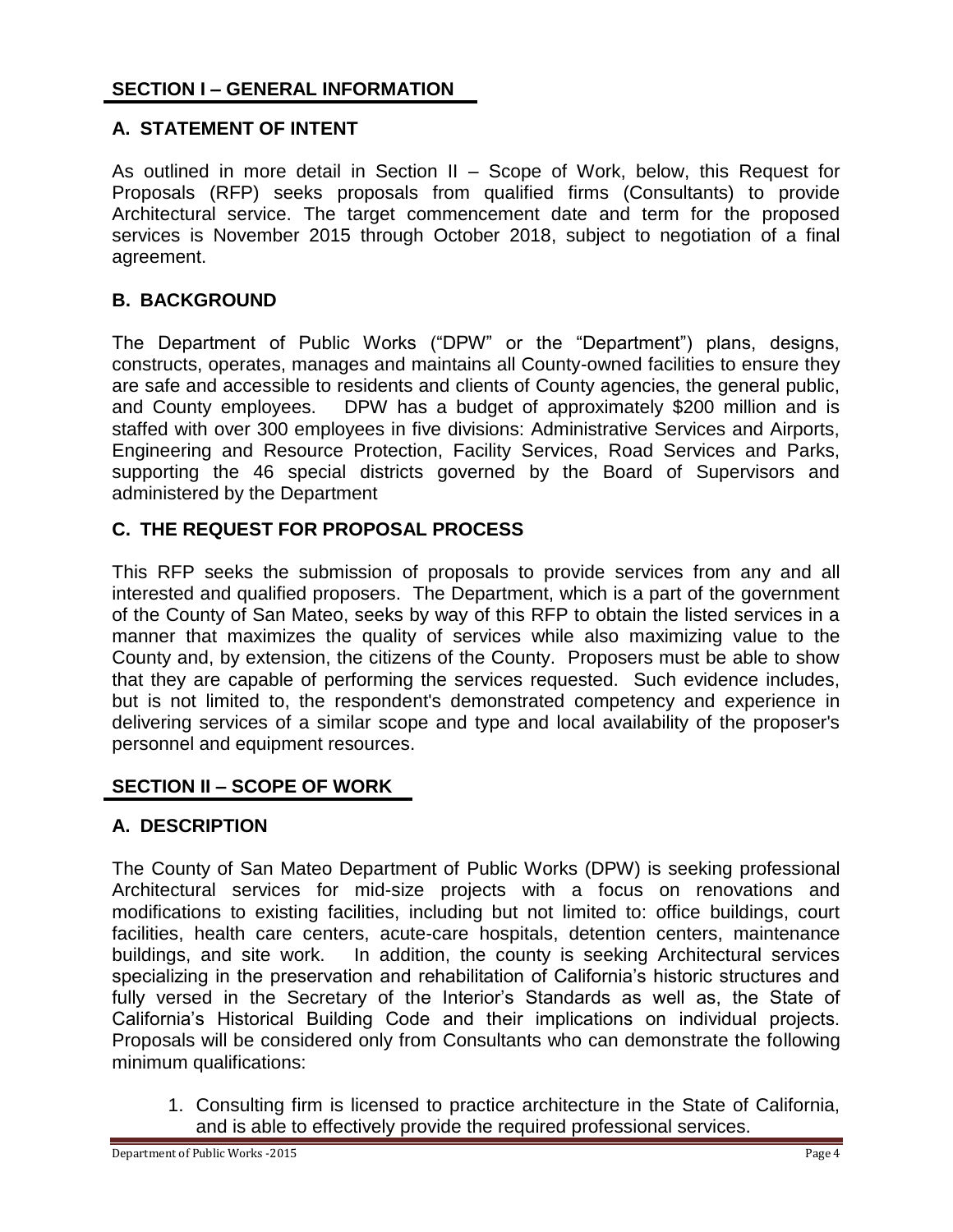- 2. The individual or individuals or sub-consultants who will be assigned the responsibility to projects shall have significant experience in design and construction consulting within the last five years in the State of California.
- 3. Consultant and staff shall be knowledgeable of all applicable building codes, American with Disabilities Act / Facilities
- 4. Experience in with building conservation, historic preservation, sustainability, and the interrelationship between older structures and community context.
- 5. Transition Plans, federal, state and local by-laws as applicable.
- 6. Firms shall be able to meet the schedule set by County of San Mateo Department of Public Works.

One or more certified consultants will need to have minimum of 10-years experience in providing designer of record services pertaining to the California Office of Statewide Health Planning and Development (OSHPD) projects.

## **B. LENGTH OF AGREEMENT**

The anticipated duration of the agreement will be for three years, with services to tentatively begin November 2015

## **C. ADDITIONAL REQUIREMENTS/CONSIDERATIONS**

- 1. The State of California's Historical Building Code
- 2. California Office of Statewide Health Planning and Development
- 3. Experience working with the Board of Corrections

### **SECTION III – GENERAL TERMS AND CONDITIONS**

- 1. **Read all Instructions.** Please read the entire RFP and all enclosures before preparing your proposal.
- 2. **Proposal Includes the RFP.** This RFP constitutes part of each proposal and includes the explanation of the Department's needs, which must be met.
- 3. **Proposal Costs.** Costs for developing proposals are entirely the responsibility of the proposer and shall not be charged to the Department or otherwise reimbursed by the County.
- 4. **Proposal Becomes County Property.** The RFP and all materials submitted in response to this RFP will become the property of the County.
- 5. **Questions and Response Process.** Submit all questions relating to this RFP by one of three methods: You may choose one or all of these

| Α. | Mailed to:   | Douglas R. Koenig, Deputy Director<br>555 County Center 5 <sup>th</sup> Floor<br>Redwood City, CA 94063 |  |
|----|--------------|---------------------------------------------------------------------------------------------------------|--|
| В. | E-mailed to: | dkoenig@smcgov.org                                                                                      |  |
| C. | Faxed to:    | 650/361-8221 Attn: Douglas R. Koenig                                                                    |  |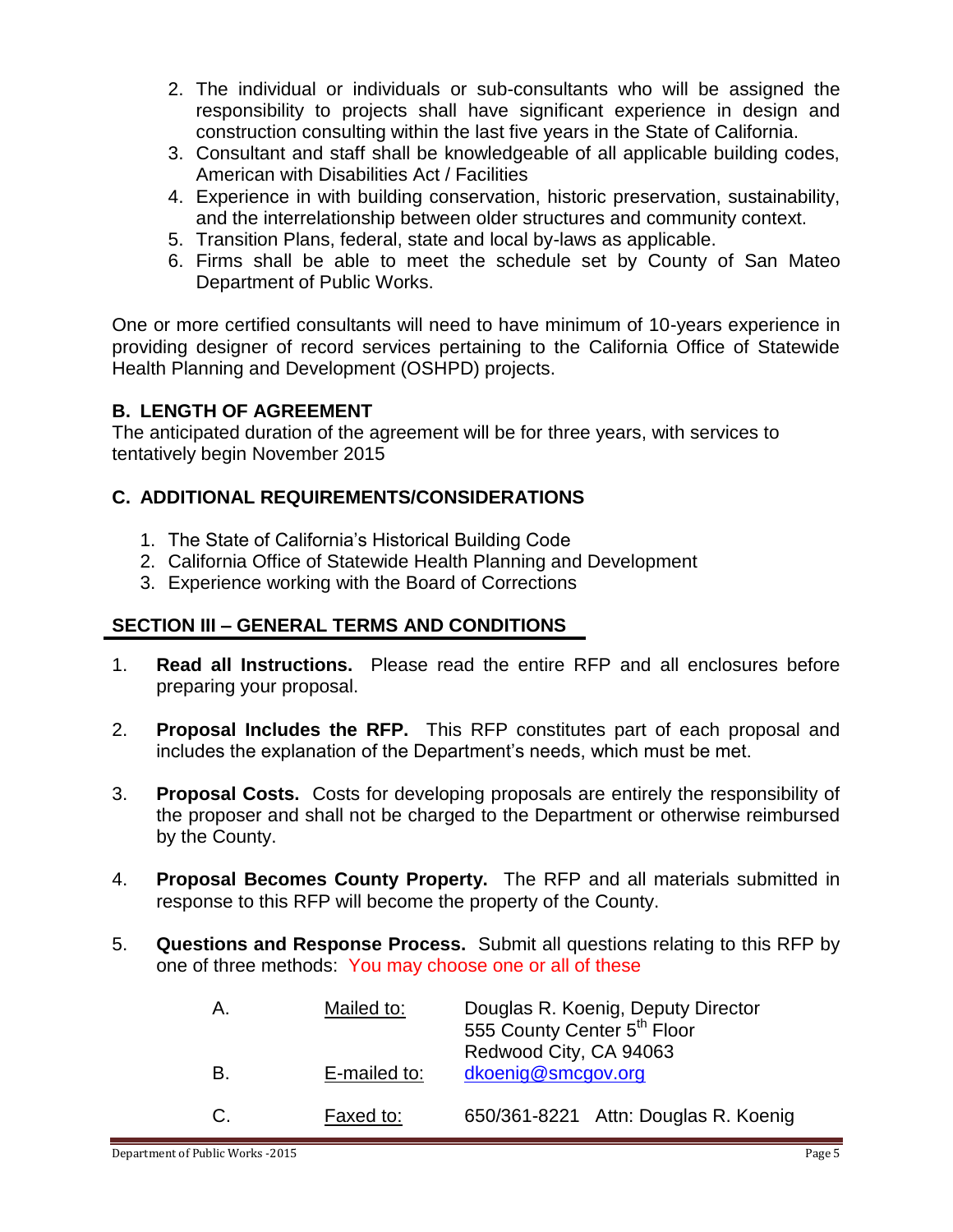All questions must be received no later than **4:00 p.m. on Thursday, October 1, 2015**

All questions and answers will be posted on the Department website at [http://publicworks.smcgov.org](http://publicworks.smcgov.org/) , "Doing Business with Public Works", Projects Out to Bid.

The Department may, at its option, email prospective proposers with the questions and answers in addition to posting them on the website listed above. If you wish to receive such notice, you may email Douglas R. Koenig at the email address above before you submit a proposal.

If changes to the RFP are warranted, they will be made in writing, clearly marked as addenda to the RFP, and posted to the website. It is the responsibility of each proposer to check the website listed above for changes and/or clarifications to the RFP prior to submitting a response, and a proposer's failure to do so will not provide a ground for protest.

6. **Alteration of Terms and Clarifications.** No alteration or variation of the terms of this RFP are valid unless made or confirmed in writing by the County. Likewise, oral understandings or agreements not incorporated into the final contract are not binding on the County.

If a proposer discovers any ambiguity, conflict, discrepancy, omission, or other error in the RFP, the proposer must immediately notify the County of such error in writing and request modification or clarification of the document. If a proposer fails to notify the Department of an error in the RFP prior to the date fixed for submission, the proposer shall submit a response at his/her own risk, and if the proposer enters into a contract, the proposer shall not be entitled to additional compensation or time by reason of the error or its later correction.

Modifications or clarifications to the RFP will be posted to the Department website as outlined in Section III.5, above, without divulging the source of the request for same. The Department may, at its discretion, also give electronic notice by email to all parties who have notified the Department of their electronic contact information in response to this RFP, but no party that fails to receive email notice has any basis for protest given that all clarifications will be available online. It is the obligation of all proposing parties to check the Department website for updates regarding the RFP if they wish to be kept advised of clarifications prior to submitting a proposal.

7. **Selection of Vendor(s).** The selection of a vendor will be memorialized in the form of a "County Agreement with Independent Contractor" (see the sample template at Section VI, Enclosures 2-4, below), authorized by a resolution of the County Board of Supervisors and signed by both parties.

The County reserves the right to reject any or all proposals without penalty. The County's waiver of an immaterial deviation in the proposal shall in no way modify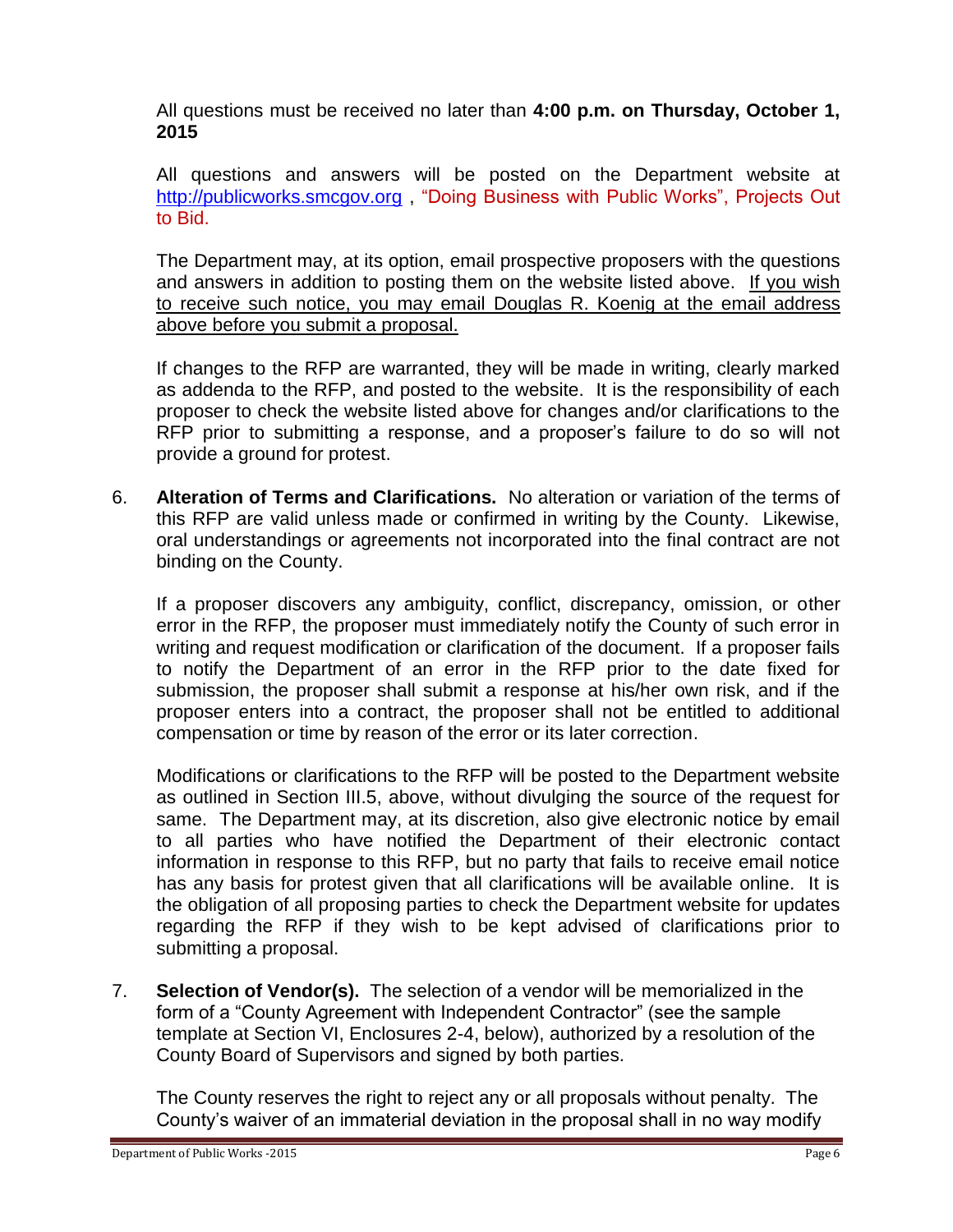the RFP documents or excuse the proposer from full compliance with the specifications if the proposer enters into a contract.

Once a vendor is selected, the Agreement with that vendor must still be negotiated and submitted to the San Mateo County Board of Supervisors for approval, and there is no contractual agreement between the selected vendor unless and until the Board of Supervisors accepts and signs the Agreement. Selection of a proposal for negotiation of contract terms and eventual submission to County leadership by way of an Agreement does not constitute an offer, and proposers acknowledge by submission of a proposal that no agreement is final unless and until approved by the Board of Supervisors.

- 8. **Equal Benefits.** With respect to the provision on employee benefits, Contractor/vendor must comply with the County Ordinance prohibiting discrimination in the provision of employee benefits between a full-time employee with a registered domestic partner and one with a spouse. See Section VI, Enclosure 5.
- 9. **Jury Duty.** The contractor must comply with the County Ordinance requiring that the contractor have and adhere to a written policy the provides its full-time employees who live in San Mateo County with no fewer than five days of regular pay for actual jury service in San Mateo County. This policy may provide that employees deposit any fees received for such jury service with the contractor or that the contractor deduct the from the employee's regular pay the fees received for jury service. See Section VI, Enclosure 5. If the proposer has no employees that qualify for jury duty in San Mateo County, the proposer may satisfy this requirement by providing the County with written confirmation of the fact that (1) it has no such employees and (2) its policy is to comply with the jury duty pay ordinance with respect to any future qualifying employees.
- 10. **Insurance.** The County has certain insurance requirements that must be met. In most situations those requirements include the following: the contractor must carry \$1,000,000 or more in comprehensive general liability insurance; the contractor must carry motor vehicle liability insurance, and if travel by car is a part of the services being requested, the amount of such coverage must be at least \$1,000,000; if the contractor has two or more employees, the contractor must carry the statutory limit for workers' compensation insurance; if the contractor or its employees maintains a license to perform professional services (e.g., architectural, legal, medical, psychological, etc.), the contractor must carry professional liability insurance; and generally the contractor must name the County and its officers, agents, employees, and servants as additional insured on any such policies (except workers compensation). Depending on the nature of the work being performed, additional requirements may need to be met.
- 11. **Incomplete Proposals May be Rejected.** If a proposer fails to satisfy any of the requirements identified in this RFP, the proposer may be considered nonresponsive and the proposal may be rejected.
- 12. **Contact With County/Department Employees.** As of the issuance date of this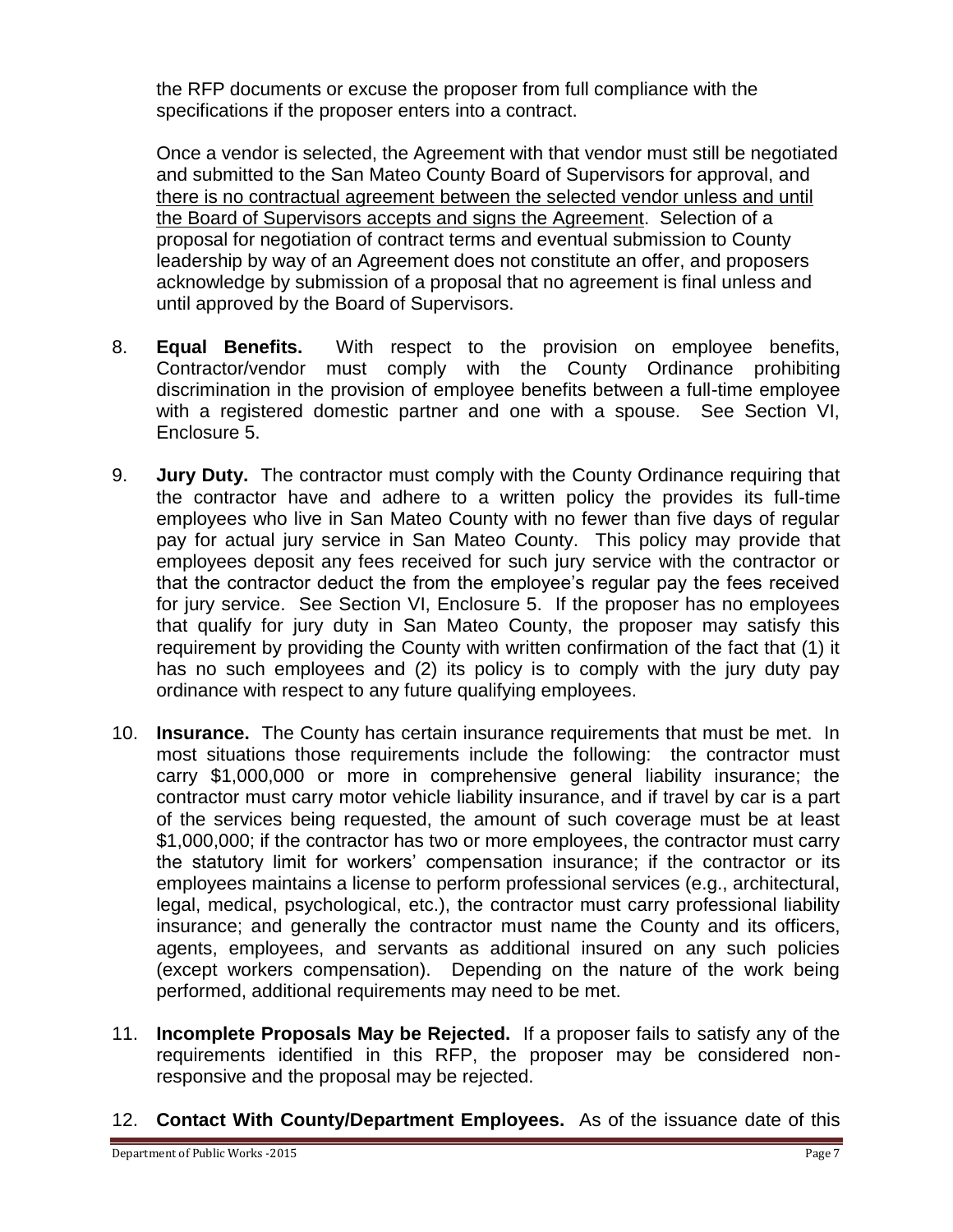RFP and continuing until the final date for submission of proposals, all proposers are specifically directed not to hold meetings, conferences, or technical discussions with any County employee for purposes of responding to this RFP except as otherwise permitted by this RFP. Any proposer found to be acting in any way contrary to this directive may be disqualified from entering into any contract that may result from this RFP.

Proposers should submit questions or concerns about the process as outlined in Section III.5, above. The proposer should not otherwise ask any County/Department employees questions about the RFP or related issues, either orally or by written communication, unless invited to do so.

- 13. **Group Purchasing Organization Participation.** Proposers should keep in mind that the County is a participant in more than one Group Purchasing Organization (GPO), and this RFP is open to those who provide services under a GPO. Proposers should ensure their proposals are as competitive as possible while also providing the highest quality services in order to be considered a viable vendor for the listed services. The County reserves the right to use a GPO vendor if doing so is in the County's best interest, as determined solely by the Department, even if that vendor does not submit a proposal in response to this RFP.
- 14. **Travel Costs.** If the services being requested will require you or your employees to travel to the Bay Area, and if the Department opts to permit travel expenses to be reimbursed, there are some general guidelines regarding reimbursement rates that will apply. In general, the following restrictions should be kept in mind: reimbursement for the actual cost of lodging, meals, and incidental expenses ("LM&I Expenses") is limited to the then-current Continental United States ("CONUS") rate for the location of the work being done (San Mateo / Foster City / Belmont, California), as set forth in the Code of Federal Regulations and as listed by the website of the U.S. General Services Administration (available online by searching [www.gsa.gov](http://www.gsa.gov/) for the term 'CONUS'); airline and car rental travel expenses ("Air & Car Expenses") are limited to reasonable rates obtained through a cost-competitive travel service (for example, a travel or car-rental website), with air travel restricted to coach fares and car rental rates restricted to the mid-level size range or below; and certain other reasonable travel expenses ("Other Expenses") such as taxi fares, parking costs, train or subway costs, etc. may be reimbursable on an actual-cost basis. You should not assume that the Department will permit travel from the Bay Area to be reimbursed, and your proposal should include such travel costs if applicable. Travel costs should be minimized or eliminated in order for a proposal to be competitive.
- 15. **Miscellaneous.** This RFP is not a commitment or contract of any kind. The County reserves the right to pursue any and/or all ideas generated by this RFP. The County reserves the right to reject any and all proposals and/or terminate the RFP process if deemed in the best interest of the County. Further, while every effort has been made to ensure the information presented in this RFP is accurate and thorough, the County assumes no liability for any unintentional errors or omissions in this document. The County reserves the right to waive or modify any requirements of this RFP when it determines that doing so is in the best interest of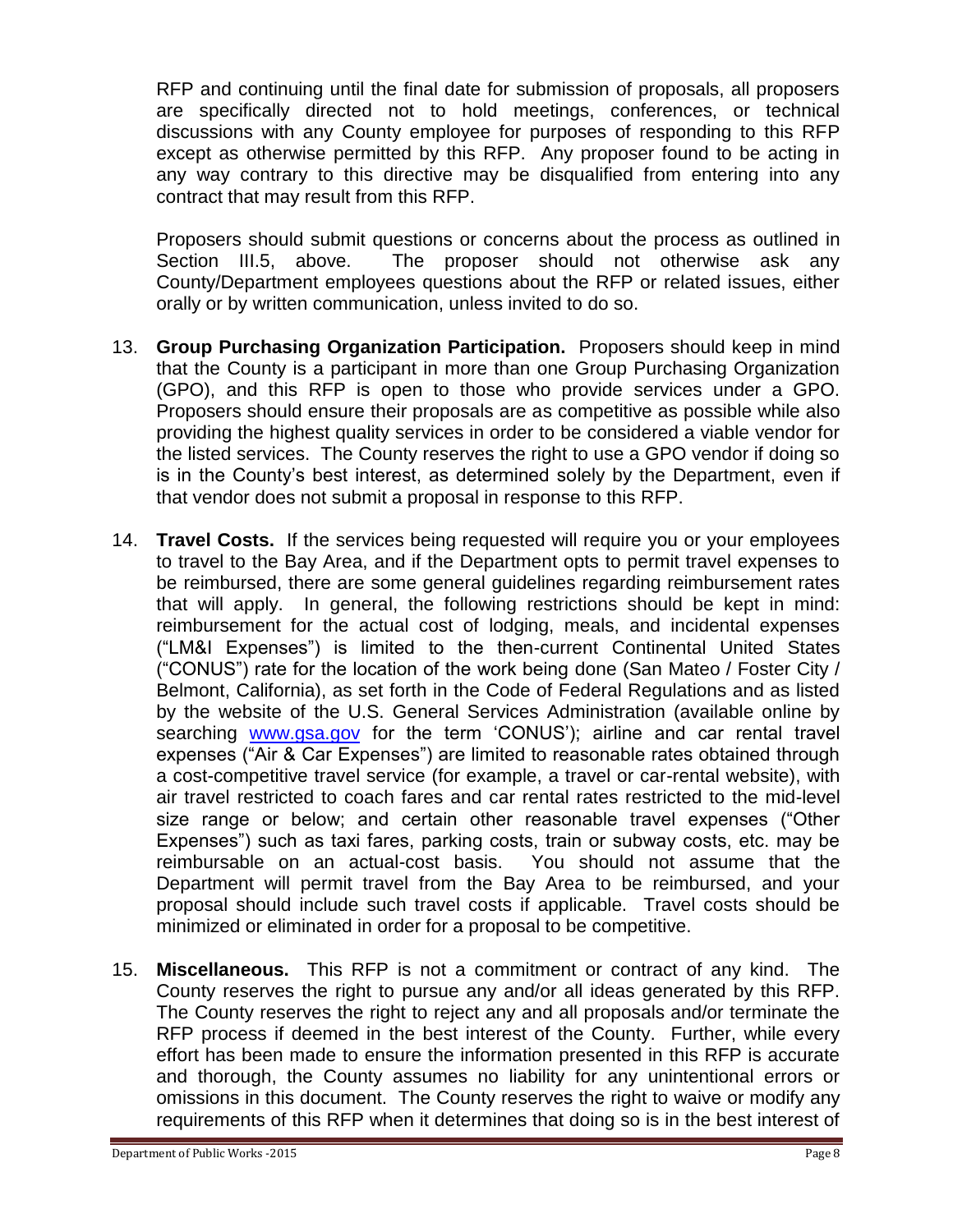## the County.

## **SECTION IV – RFP PROCEDURE**

This section describes the general RFP procedure used by the Department, and the remaining sections of this RFP list detailed requirements.

## **A. TENTATIVE SCHEDULE OF EVENTS**

|    | <b>EVENT</b>                               | <b>TARGET DATE</b> |
|----|--------------------------------------------|--------------------|
|    | 1. RFP Release Date                        | September 22, 2015 |
| 2. | Deadline to Submit Written Questions       | October 1, 2015    |
| 3. | Release of Responses to Written Questions  | October 2, 2015    |
|    | 4. Proposal Deadline - Proposals Must be   |                    |
|    | RECEIVED by 4:00 p.m. on This Date         | October 16, 2015   |
|    | 5. Announcement of Recommendation *        | October 21, 2015   |
| 6. | <b>Protest Deadline*</b>                   | October 27, 2015   |
|    | 7. Recommendation to Board of Supervisors* | November 3, 2015   |
|    |                                            |                    |

*\*These dates/times are subject to change*

## **B. SUBMISSION OF PROPOSALS**

Proposal: Two (2) original copies and one (1) electronic copy to [zsinger@smcgov.org](mailto:zsinger@smcgov.org) must be received and date stamped by the Department no later than  $4:00$  p.m. on THURSDAY, OCTOBER 16, 2015 as listed in the TENTATIVE SCHEDULE OF EVENTS above. Proposals should be in the format required in Section V.A, below. There will be no public opening of proposals. All proposals shall be firm offers, and will so be considered by the County, although the County reserves the right to negotiate terms upon evaluation of the proposals. Proposals will be considered valid offers for a period of ninety (90) days following the close of the RFP.

By submitting a proposal, each proposer certifies that its submission is not the result of collusion or any other activity which would tend to directly or indirectly influence the selection process. The proposal will be used to determine the proposer's capability of rendering the services to be provided. The failure of a proposer to comply fully with the instructions in this RFP may eliminate its proposal from further evaluation as determined in the sole discretion of the County. The Department reserves the sole right to evaluate the contents of proposals submitted in response to this RFP and to select a contractor, if any.

Proposals received late will not be opened or given any consideration for the proposed services unless doing so is deemed to be in the best interest of the County, as determined in the sole discretion of the Department.

All proposals must be delivered as required by Section V.A, below, to: Attn: Douglas R. Koenig, Deputy Director 555 County Center 5<sup>th</sup> Floor Redwood City, CA 94063 email: dkoenig@smcgov.org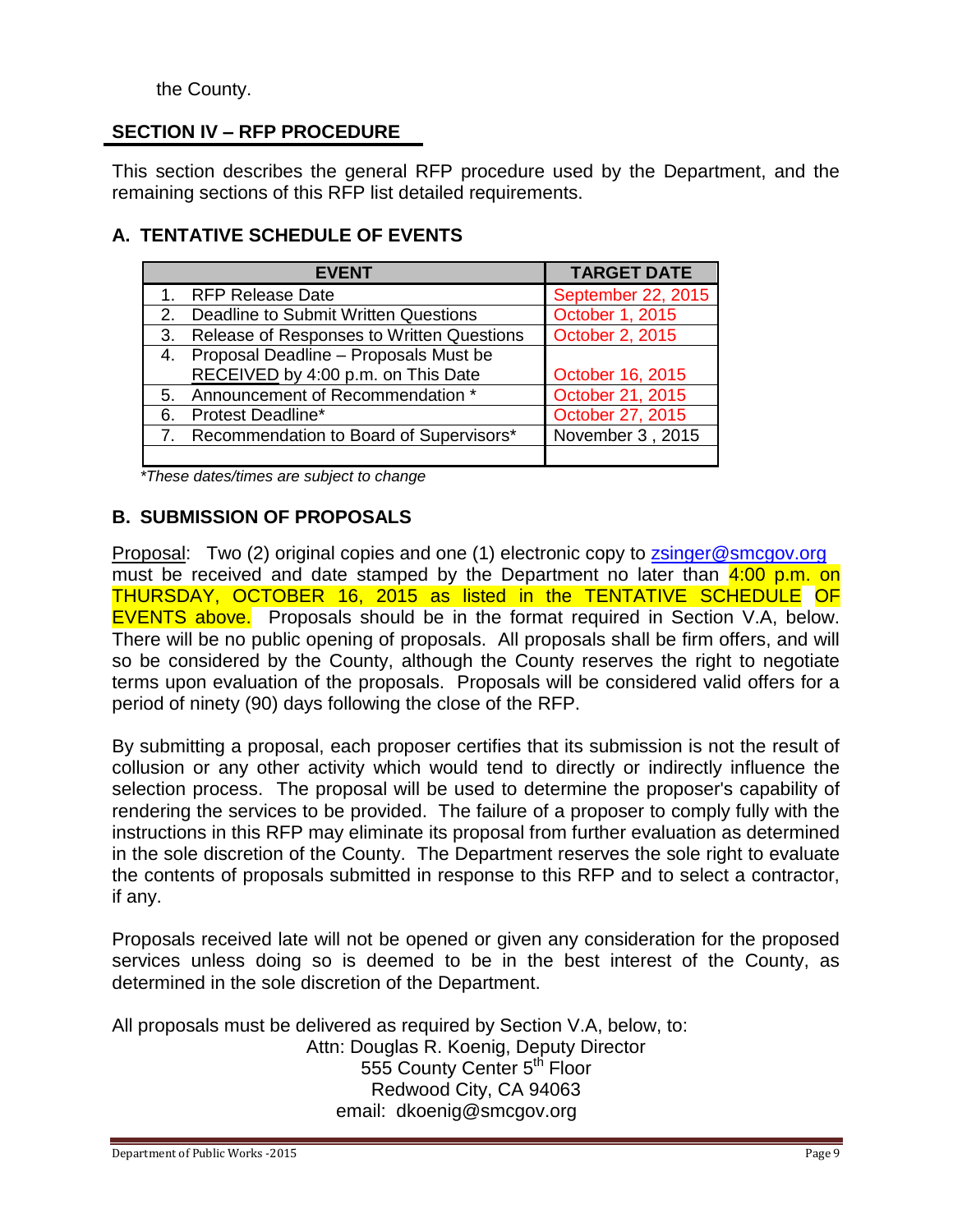Upon receipt by the Department, all proposals will be date/time stamped. All proposals received prior to the deadline for proposals will be kept in a secure place.

## **C. CONFIDENTIALITY OF PROPOSALS**

California Government Code Sections 6250 *et seq*. (the "California Public Records Act" or the "Act") defines a public record as any writing containing information relating to the conduct of the public business. The Act provides that public records shall be disclosed upon written request and that any citizen has a right to inspect any public record unless the document is exempted from disclosure. The Department, which is part of the County of San Mateo, is subject to the California Public Records Act.

Be advised that any contract that eventually arises from this RFP is a public record in its entirety. Also, all information submitted in response to this RFP is itself a public record **without exception**. Submission of any materials in response to this RFP constitutes a waiver by the submitting party of any claim that the information is protected from disclosure. By submitting materials, (1) you are consenting to release of such materials by the County if requested under the Public Records Act without further notice to you and (2) you agree to indemnify and hold harmless the County for release of such information.

If the County/Department receives a request for any portion of a document submitted in response to this RFP, the County will not assert any privileges that may exist on behalf of the person or entity submitting the proposal, and the County reserves the right to disclose the requested materials without notice to the party who originally submitted the requested material. To the extent consistent with the Public Records Act and applicable case law interpreting those provisions, the County/Department and/or its officers, agents, and employees retain discretion to release or withhold any information submitted in response to this RFP.

Submission of a proposal constitutes a complete waiver of any claims whatsoever against the County and/or its officers, agents, or employees that the County has violated a proposer's right to privacy, disclosed trade secrets, or caused any damage by allowing the proposal to be inspected.

## **D. PROPOSAL EVALUATION**

All proposals received will be evaluated by an RFP Evaluation Committee. During the evaluation process, the County may require a proposer's representative to answer specific questions orally and/or in writing. The County may also require a visit to the proposer's offices, other field visits or observations by County representatives, or demonstrations as part of the overall RFP evaluation. Once a finalist or group of finalists is selected, additional interactions or information may be required. The most qualified individual or firm will be recommended to the Department and/or County management by the RFP Evaluation Committee based on the overall strength of each proposal, and the evaluation is not restricted to considerations of any single factor such as cost. Execution of an agreement has been tentatively scheduled for NOVEMBER 2015.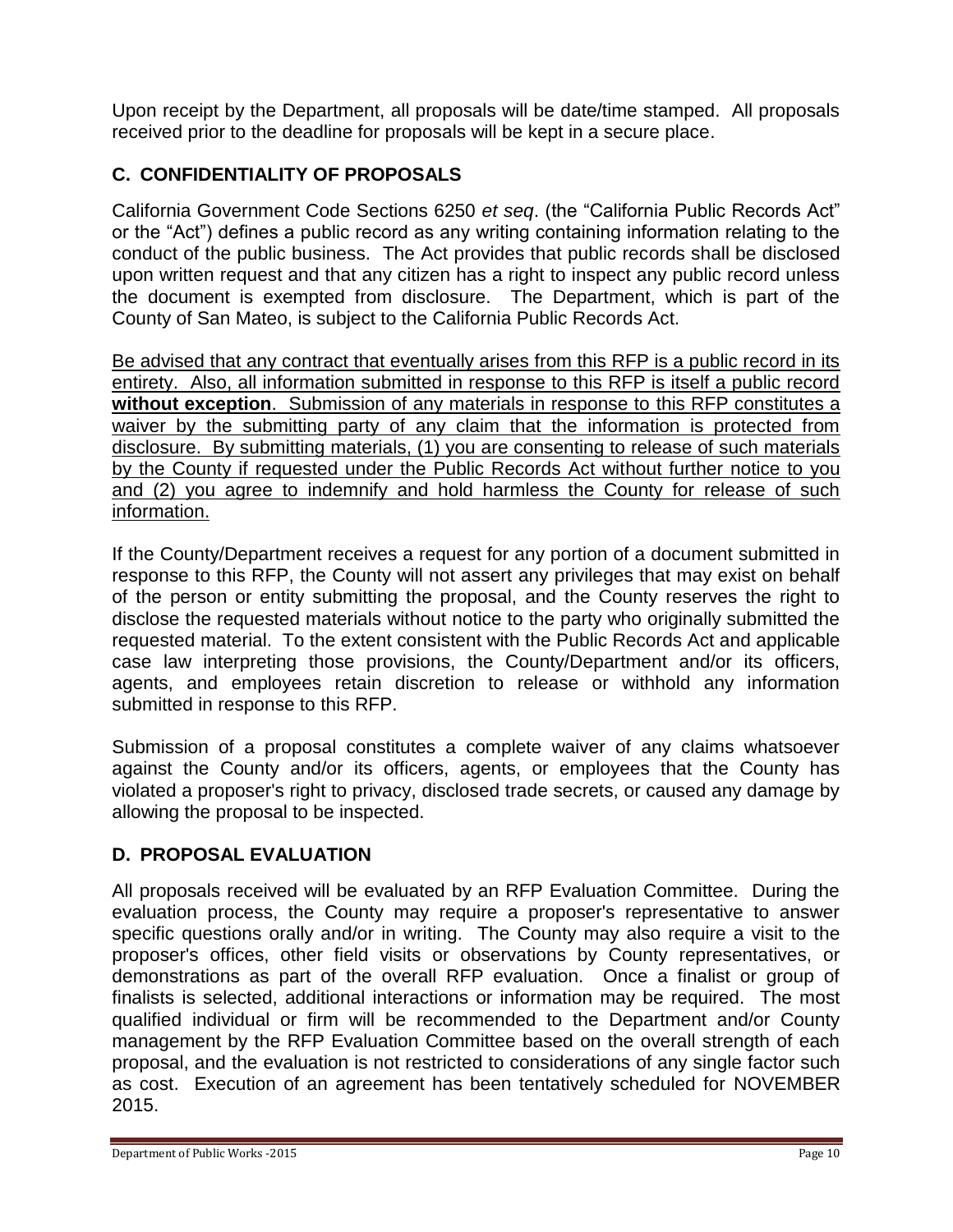Responses to this RFP must adhere to the format for proposals detailed in **Section V - PROPOSAL SUBMISSION REQUIREMENTS**. The criteria used as a guideline in the evaluation will include, but not be limited to, the following:

- 1. Firm qualifications and experience, including capability and experience of key personnel and experience with other public or private agencies to provide these services.
- 2. Proposed approach, including clarity of understanding of the scope of services to be provided and appropriateness of the proposed solution/services.
- 3. Customer Service
- 4. History of successfully managing other contracts with public or private agencies
- 5. Ability to meet any required timelines or other requirements.
- 6. Claims and violations against you or your organization.
- 7. Cost to the County for the primary services described by this RFP.
- 8. Cooperative purchasing options (if any) and cost of possible additional services.
- 9. References
- 10. Compliance with County RFP & contractual requirements.

The County may consider any other criteria it deems relevant, and the Evaluation Committee is free to make any recommendations it deems to be in the best interest of the Department and/or the County. Inaccuracy of any information supplied within a proposal or other errors constitute grounds for rejection of the proposal. However, the County may, in its sole discretion, correct errors or contact a proposer for clarification.

Note that the County reserves the right to evaluate proposals solely based on each vendor's written submission. In relation to written materials, evaluation will be performed only on the material included directly in the proposal itself unless otherwise indicated or requested by the County. The evaluation team will not access company web sites or read sales brochures, marketing materials, or white papers in evaluating vendor experience or proposed methodology unless doing so is in the County's best interest. You may submit additional materials or reference on-line information in your proposal if you wish, but these will not necessarily be considered during the proposal evaluation process.

The County reserves the right to accept other than the proposals with the lowest costs and to negotiate with proposers on a fair and equal basis when the best interests of the County are served by doing so.

## **E. PROPOSAL RECOMMENDATION**

The Evaluation Committee will recommend a provider or providers to Department management or may recommend that the proposals be rejected. Department management will then make its own decision as to whether to accept or reject the Evaluations Committee's recommendations. Ultimate acceptance or rejection of the recommended proposal and execution of a contractual agreement is the independent prerogative of the Department and/or the County, notwithstanding any recommendations made by the Evaluation Committee. The County reserves the right to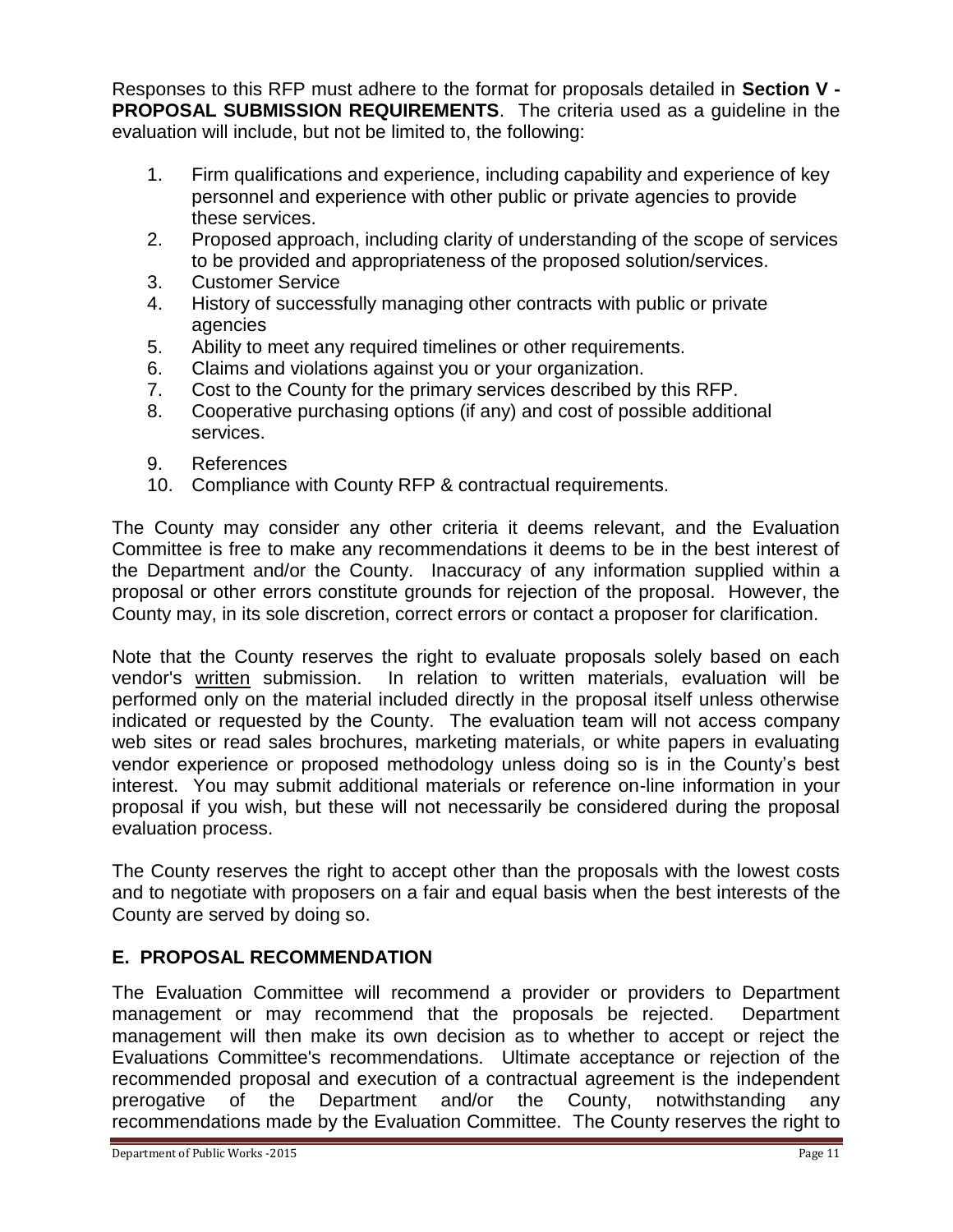negotiate with any provider in working to finalize an agreement in relation to the proposer's response.

## **F. NOTICE TO PROPOSERS**

The Department is not required to give notice to proposers in any specific format or on any particular timeline. At some point prior to execution of a final agreement for the requested services, the Department will notify those who submitted proposals of their non-selection. Proposers may be notified a different times depending on the needs of the Department.

## **G. G. PROTEST PROCESS**

If a proposer desires to protest the selection decision, the proposer must submit by facsimile or email a written protest within five (5) business days after the delivery of the notice about the decision. The written protest should be submitted to the DIRECTOR OF PUBLIC WORKS as outlined below. Protests received after the deadline will not be accepted. Protests must be in writing, must include the name and address of the Proposer and the Request for Proposals numbers, and must state all the specific ground(s) for the protest. A protest that merely addresses a single aspect of the selected proposal (for example, comparing the cost of the selected proposal in relation to the non-selected proposal) is not sufficient to support a protest. A successful protest will include sufficient evidence and analysis to support a conclusion that the selected proposal, taken as a whole, is an inferior proposal.

The DIRECTOR OF PUBLIC WORKS will respond to a protest within ten (10) business days of receiving it, and the Department may, at its election, set up a meeting with the proposer to discuss the concerns raised by the protest. The decision of the DIRECTOR OF PUBLIC WORKS will be final. The protest letter must be sent by facsimile and email to:

> Director of Public Works jporter@smcgov.org Facsimile: 650-361-8221

### **SECTION V – PROPOSAL SUBMISSION REQUIREMENTS**

The proposal should be submitted in the following format:

### **A. GENERAL INSTRUCTIONS**

All proposals should be typewritten or prepared on a computer and have consecutively numbered pages, including any exhibits, charts, or other attachments.

All proposals should adhere to the specified content and sequence of information described by this RFP.

Submit one (1) complete electronic (PDF, Microsoft Word document, etc.) version of your proposal by email to [zsinger@smcgov.org.](mailto:zsinger@smcgov.org)

Submit two (2) original copies. All printing shall be double-sided (duplex).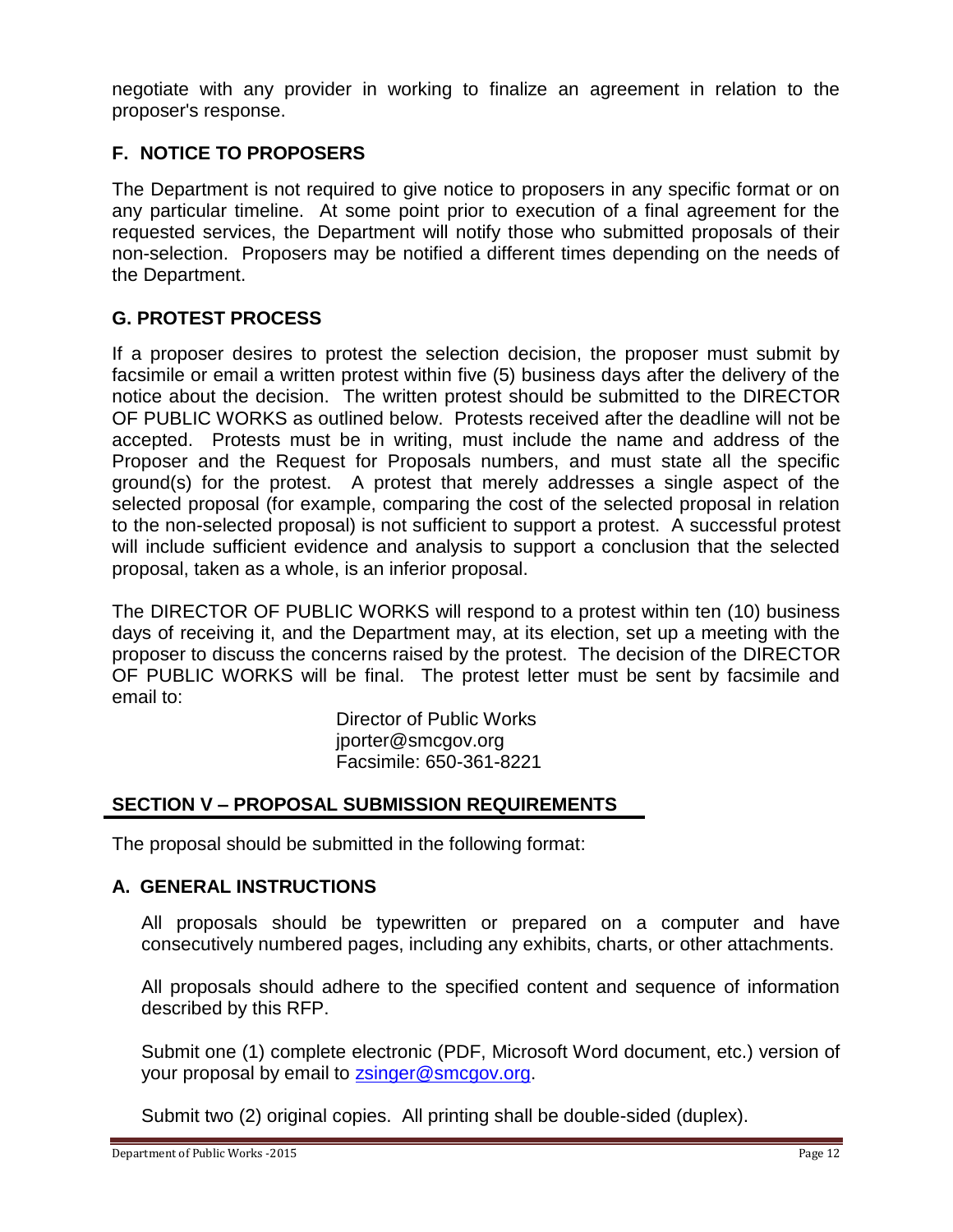## **B. COVER LETTER**

Provide a one page cover letter on your letterhead which includes the address, voice and fax numbers, and e-mail address of the contact person or persons and an indication of who is authorized to represent the proposer in negotiations.

Unless the proposer is an individual, all proposals must be signed with a firm/company/partnership/entity name and by a responsible officer or employee indicating that officer or employee's authorization to commit the proposer to the terms of the proposal. Obligations assumed by such signature must be fulfilled.

#### **C. SPECIFICED CONTENT AND DETAILED SEQUENCE OF INFORMATION IN THE RFP**

Each proposal should include sections addressing the following information in the listed order. The proposer should be sure to include all information that it feels will enable the Evaluation Committee and, ultimately, the Department to make a decision. Failure of the proposer to provide specific, detailed information may result in its proposal being rejected in favor of a sufficiently-detailed proposal. Any necessary exhibits or other information, including information not specifically requested by this RFP but that you feel would be helpful, should be attached to the end of the proposal. The party submitting the materials should keep in mind the limitations on confidential information described by Section IV.C, above.

## **D. TABBING OF SECTIONS**

### **TAB 1 Qualifications and Experience:**

- a. Provide a statement of qualifications for your organization, including an organization chart, a statement of the size of firm, a description of services provided by your organization, and a statement of the extent of experience/history providing the services requested by this RFP.
- b. How many full time employees (FTEs) do you plan to assign to this project if you are selected?
- c. How many people in total are employed by your company? Please delineate between employees and consultants.
- d. If applicable, list the professional qualifications for each individual that would be assigned to provide services requested by this RFP, including date and school of any applicable degrees, additional applicable training, and any professional certifications/licensing. In lieu of listing this information, you may submit a resume or curriculum vitae for each such individual if the resume/CV includes all the requested information.

### **TAB 2 Philosophy and Service Model:**

This section describes your philosophy and service model for meeting the services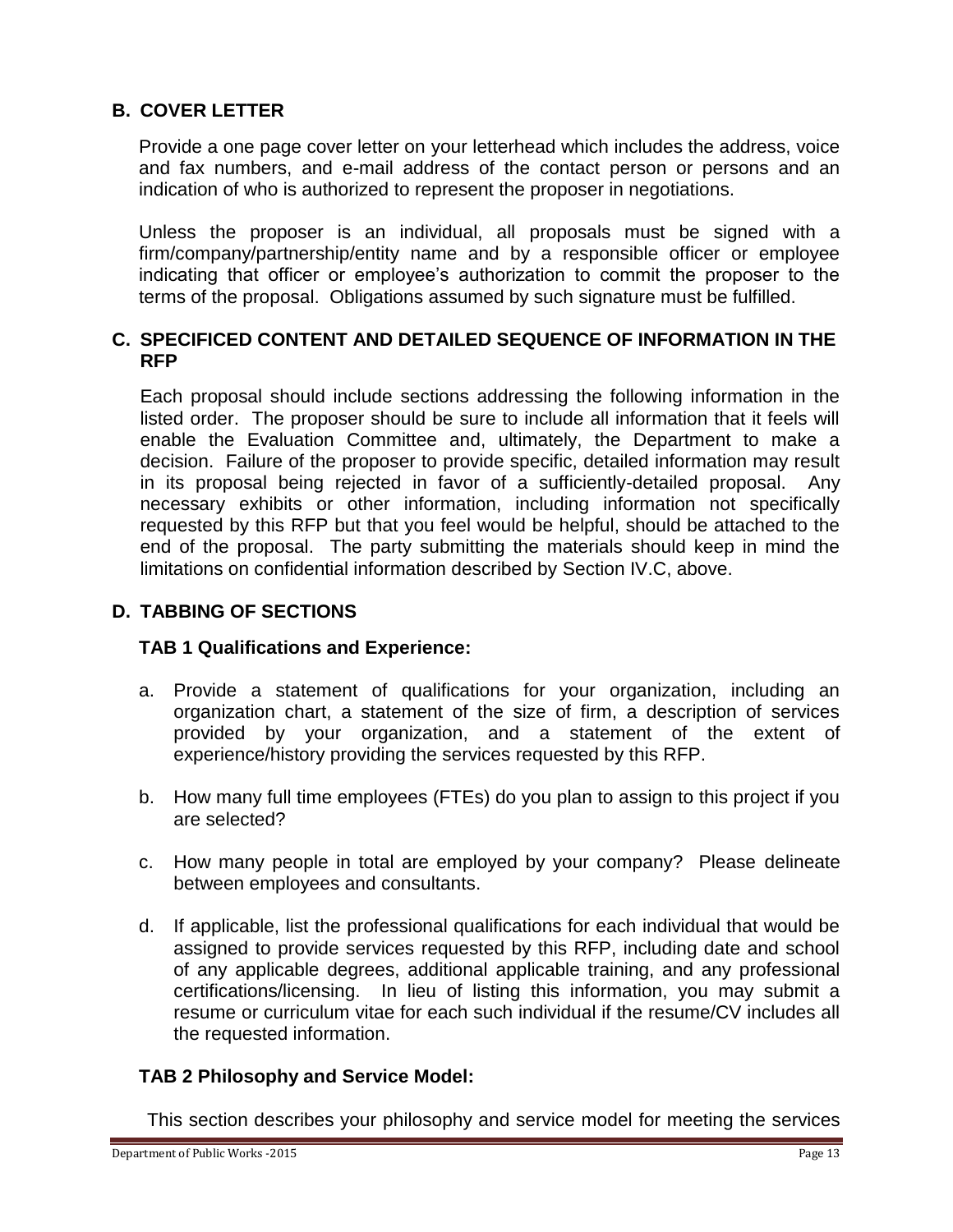required by the Department, as listed in Section IV, above. Relevant considerations include the quality and feasibility of your approach to meeting these needs, the manner in which you plan to provide adequate staffing (including planning for absences and back-up coverage, training, background checks, and monitoring, etc.), and equipment or other resources provided by you (if applicable). Keep these considerations in mind as you respond to the following:

- a. Describe how you will fulfill the needs of the Department included in this RFP. Please attach a project plan, if appropriate.
- b. List your needs for physical space and/or equipment at the Department during this engagement, if any, aside from space or equipment that would be provided by the Department as an obvious aspect of the requested services (for example, space to treat patients, computers to document services, etc.).
- c. Identify how you will meet all other aspects of the scope of work and related requirements listed in Section IV, above, and list any items you cannot provide.
- d. Describe the measurements/metrics/deliverables/assessments you will provide on at least an annual basis to allow the Department to assess the services you will provide.
- e. Provide information on any other pertinent services, if any, you can offer that will reduce costs or enhance the Revenue Cycle for the Department.

## **TAB 3 Customer Service:**

- a. How will your services meet the needs of the Department's customers and/or the public?
- b. In the event of a routine problem, who is to be contacted within your organization?
- c. In the event of the identification of a problem by the Department, its clients/patients, and/or other applicable constituents, describe how you will address such problems and the timeframe for addressing them.

### **TAB 4 Claims, Licensing, Non-Discrimination, and HIPAA Violations Against Your Organization**

Please list any current violations or claims against you/your organization and those having occurred in the past five years, especially those resulting in claims or legal judgment against you.

### **TAB 5 Cost Analysis and Budget for Primary Services**

a. Provide a detailed explanation for all costs associated with your providing the requested services if you are selected.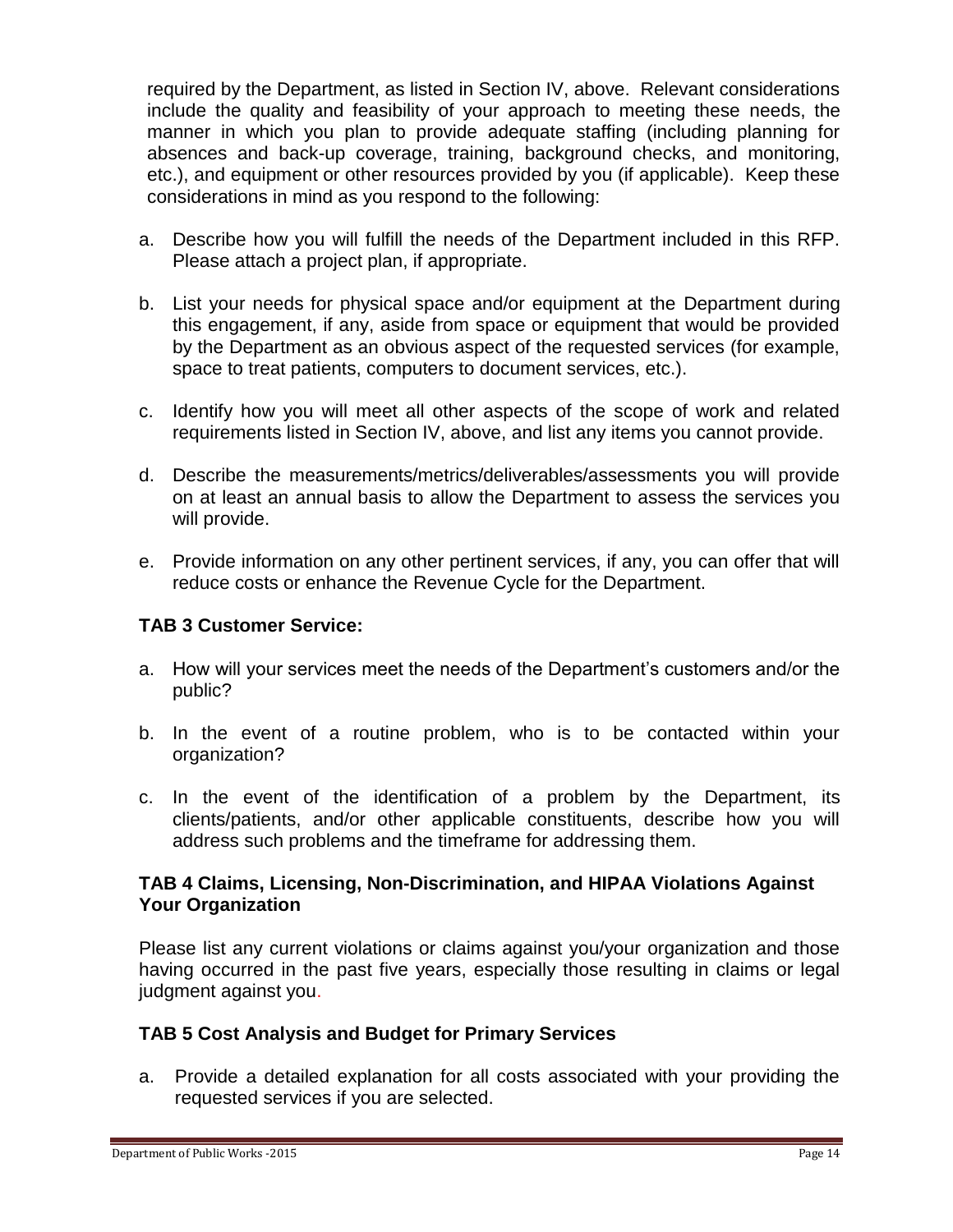- b. Is travel time to the Department expected to be billable? If so, how will travel time invoices be calculated? Generally, proposals that do not include such travel time or expenses are preferred unless the services requested require travel as part of the service.
- c. Include start-up costs if any.

## **TAB 7 Quality/Program Evaluation**

Each program may have specific quality/evaluation issues, below are some examples:

- a. Describe the Quality Improvement plan. The plan shall include a description of utilization review, co-occurring capability development, medication monitoring, case documentation, peer review, and other issues pertaining to quality improvement mandates and policies.
- b. Describe a contingency emergency plan.
- c. Credentialing/licensing

## **TAB 9 References:**

- a. List at least three business references for which you have recently provided similar services. Include contact names and phone numbers for all references provided.
- b. Provide at least three client/patient references, if applicable and appropriate, for whom you provide more than occasional services. Include names and phone numbers for these individuals.

### **TAB 10 Statement of Compliance with County Contractual Requirements:**

A sample of the County's standard contract (including Exhibits A and B) is attached to this RFP. Each proposal must include a statement of the proposer's commitment and ability to comply with each of the terms of the County's standard contract, including but not limited to the following:

The County non-discrimination policy; The County equal employment opportunity requirements; County requirements regarding employee benefits; The County jury duty ordinance; The hold harmless provision; County insurance requirements; The requirements of Exhibit E (if attached); and All other provisions of the standard contract. **Debarment** Drug Free Workplace

In addition, the proposer should include a statement that it will agree to have any disputes regarding any contract venued in San Mateo County or the Northern District